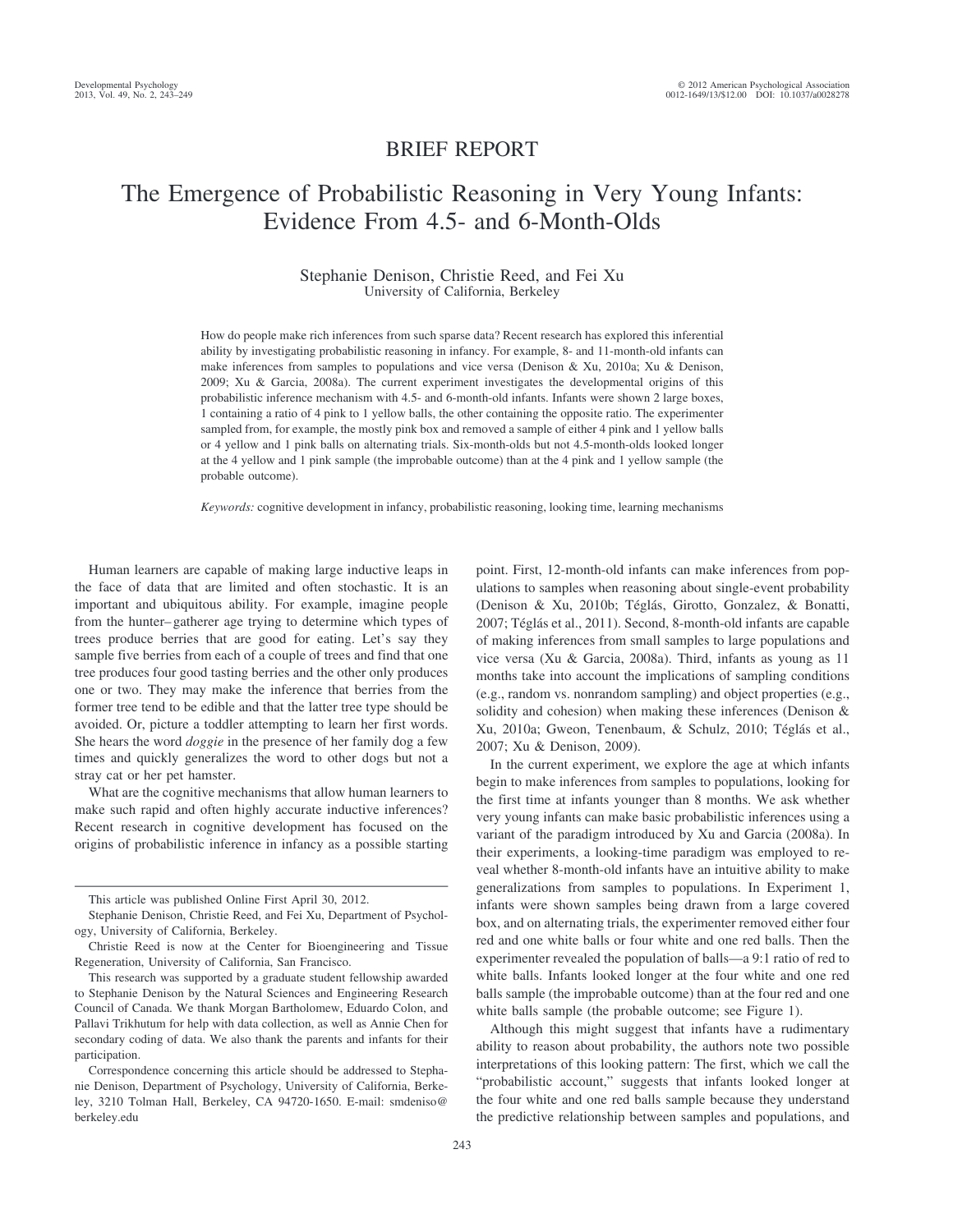

*Figure 1.* The sequence of a test trial in Experiment 1. The experimenter shakes the box, closes her eyes, and draws out balls from the closed box. She then reveals the population. Adapted from "Intuitive Statistics by 8-Month-Old Infants," by F. Xu and V. Garcia, 2008, *PNAS Proceedings of the National Academy of Sciences of the United States of America, 105,* p. 5013. Copyright 2008 by the National Academy of Sciences.

thus they considered it to be a relatively improbable sample. The second, termed here the "perceptual mismatch account," suggests that infants simply prefer to look at displays wherein the population box and sample container contrast in perceptual appearance. That is, infants simply looked longer at trials displaying the less probable sample because it created a perceptual mismatch between the two displays present on stage (see the outcomes in Figure 1). This account represents a lower level interpretation of infant performance, as it predicts an identical looking pattern as the probabilistic account but does not require an understanding of the relationship between the sample and population.<sup>1</sup>

To distinguish between these two interpretations, Xu and Garcia (2008a, Experiment 3) designed a control experiment in which the 4:1 sample was no longer drawn from the population. Eightmonth-olds participated in a procedure that was equivalent to the one just described except that the relationship between the sample and population was eliminated: The samples were drawn from the experimenter's pocket rather than from the box. This resulted in test trial displays that were identical to those in Experiment 1, but in this case infants had no reason to expect a relationship between the contents of the small container and the population box. Eightmonth-old infants looked about equally when the mostly red box was displayed with the four red and one white balls sample (the perceptual match) and the four white and one red balls sample (the perceptual mismatch). Therefore, when the relationship between the box and container was eliminated, neither display violated infants' expectations. This provides evidence in favor of the probabilistic account of infants' performance in Experiment 1 (i.e., that infants were reacting to the relative improbability of the sample and not the perceptual mismatch).

After obtaining evidence that 8-month-olds can reason about samples and populations, Xu and Garcia (2008a) began to explore whether even younger infants possess similar intuitions. It seems plausible that younger infants could succeed at a version of this task given evidence revealing sensitivity to statistical input from newborns to 6-month-olds in domains such as phoneme discrimination and visual pattern learning (e.g., Bulf, Johnson, & Valenza, 2011; Kirkham, Slemmer, & Johnson, 2002; Maye, Werker, & Gerken, 2002). Thus, they tested a group of 6-month-old infants using the same procedure as used by Xu and Garcia. The findings were inconclusive. Infants performed as expected in the replication of Experiment 1, looking longer at trials in which the experimenter sampled four white and one red balls than at trials with four red and one white balls from the mostly red population. However, infants continued to follow this looking pattern in the control experiment, during which the experimenter drew from her pocket (Xu & Garcia, 2008b).

Although this pattern of findings does not support the probabilistic account, it also cannot definitively rule it out. It is possible that younger infants appreciate the relationship between samples and populations but also look longer at the perceptual mismatch in the control task because they continued to react to the perceptual features of the mismatch when the sample was drawn from the experimenter's pocket. Unfortunately the experimental design cannot tease apart these two interpretations.

In the current experiment, we used a design appropriate for testing probabilistic inference in younger infants wherein the perceptual mismatch is eliminated but the displays remain easy to process. We equated the overall quantity of each ball color present in the population boxes during test trials by keeping two complementary boxes on display throughout (see Figure 2). Each test trial began with the two covered population boxes and a small transparent container to hold a sample on stage. The experimenter drew the infants' attention to each box and drew a sample of, for example, four pink and one yellow balls from the box on the right and placed it in the container. Then the experimenter revealed that the box from which the sample was drawn had a 4:1 ratio of pink to yellow balls, and the other box had the opposite ratio. The trials alternated between a four pink and one yellow sample (the more probable sample) and a four yellow and one pink sample (the less probable sample). If infants are only sensitive to perceptual mismatches and not sampling, they should look equally at all test trials, as the large boxes on display have equal amounts of each color and the sample therefore creates a slight but equal mismatch across every trial. If, on the other hand, infants are sensitive to the relationship between the sample and population, they will look longer on trials where the less probable sample is drawn from the relevant population box.

We tested both 4.5- and 6-month-old infants in this design because we did not have strong a priori predictions about the age at which this mechanism comes online. Although there is ample empirical evidence of statistical learning and probabilistic reason-

<sup>1</sup> Adults viewed the Experiment 1 displays and rated the improbable outcome as "unexpected" and the probable outcome as "expected." They did not note perceptual mismatches or probability in their explanations. This suggests that computations of probabilities may generally be largely implicit and inaccessible to conscious thought.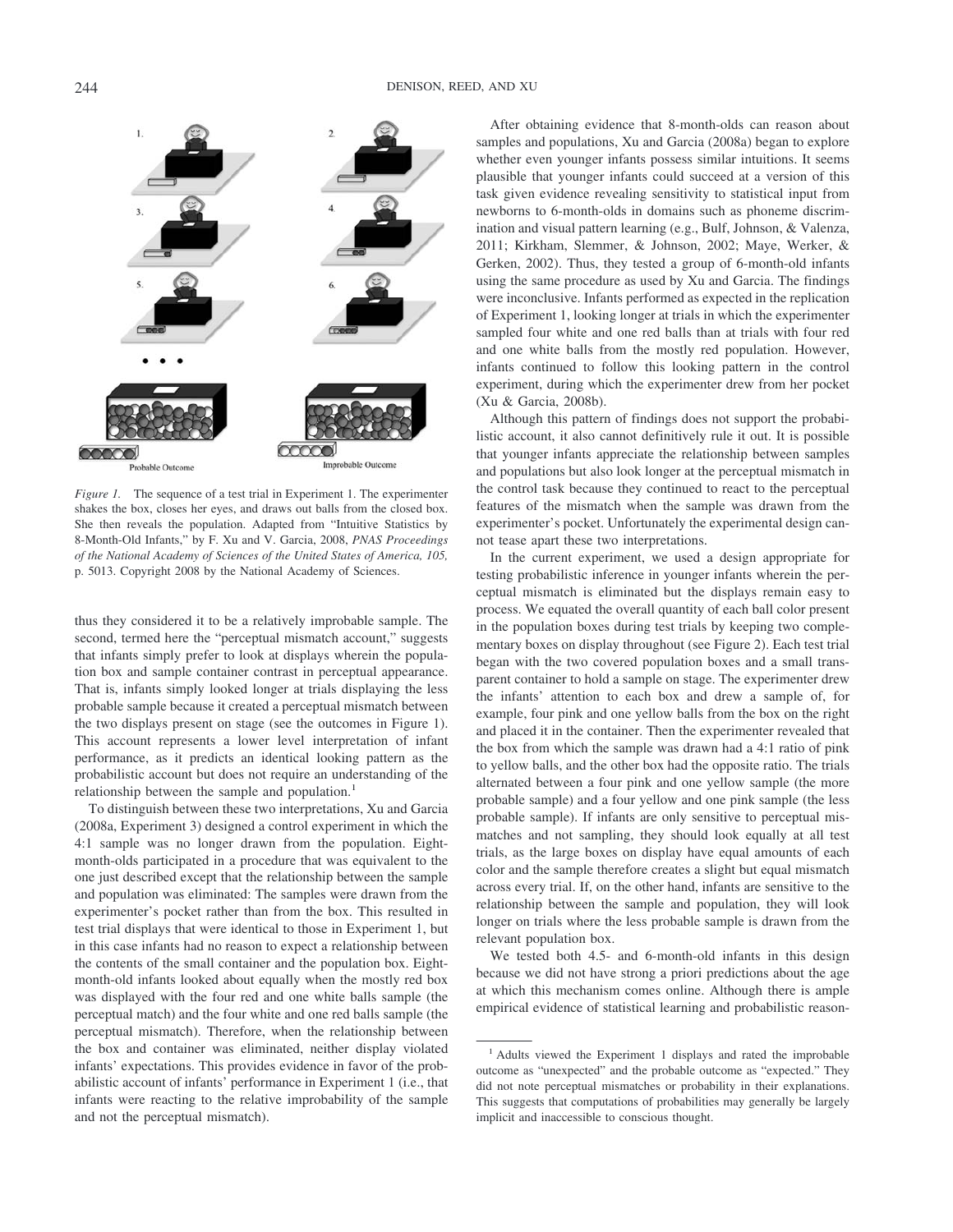

*Figure 2.* The two possible outcomes in the current experiment. The population boxes displayed simultaneously ensure that equal amounts of pink and yellow are displayed.

ing in the second half of the first year, experiments conducted on infants younger than 8 months are relatively scant. The most relevant findings with young infants are from research on visual statistical learning and conditional probability computations in early infancy. Evidence of visual statistical learning of transitional probabilities in infancy has been found in 2-month-old infants and was recently extended to newborn infants (Bulf et al., 2011; Kirkham et al., 2002). On the other hand, investigations of conditional probability computations with young infants have revealed that this comes online much later, sometime between 5 and 8 months (Sobel & Kirkham, 2006, 2007). Due to the differences in findings in these related abilities with young infants, 4.5- and 6-month-olds seem appropriate age groups with which to begin an investigation of rudimentary probabilistic reasoning.

#### **Method**

#### **Participants**

Participants were 32 infants: sixteen 6-month-olds (6 males;  $M = 6$  months, 4 days; range = 5 months 15 days to 6 months 17 days) and sixteen 4.5-month-olds (12 males;  $M = 4$  months 15 days; range  $=$  4 months 1 day to 5 months 0 days). Ten infants (six 6-month-olds; four 4.5-month-olds) were tested but excluded due to fussiness (4), inattention during sampling (2), providing looking times over 3.5 standard deviations above average (1), or parental interference (3). Infants were recruited from the San Francisco Bay

Area. Socioeconomic status and ethnicities reflected the general distribution of the area, and infants were required to be exposed to English a minimum of 50% of the time. Infants received a small gift for their participation.

#### **Materials**

**Ping-Pong balls.** A total of 166 (83 yellow and 83 pink) Ping-Pong balls were used.

**Boxes and containers.** A small, transparent Plexiglas container with an open top (20 cm  $\times$  4.5 cm  $\times$  4.5 cm) was used to display the samples during test trials.

Two large (31 cm  $\times$  23.5 cm  $\times$  23.5 cm) boxes were used to display the populations during the familiarization and test trials. The boxes were rectangular cubes with Plexiglas windows to show the populations of Ping-Pong balls and a hidden center compartment to hold the samples that were removed from the box during test trials. From the infants' perspectives, each box appeared as one single unit, filled completely with Ping-Pong balls. The Plexiglas display windows were covered with fabric curtains to ensure that the boxes appeared identical when the curtains were lowered. The mostly pink box contained 60 pink and 15 yellow balls (pink to yellow ratio  $= 4:1$ ); the mostly yellow box contained the opposite (pink to yellow ratio  $= 1:4$ ).

### **Apparatus**

Testing occurred in a room divided in half by curtains spanning its width and height. The curtains had a cutout above a puppet stage that measured 94 cm  $\times$  55 cm (width  $\times$  height). The experimenter sat behind the stage with her upper body and head visible. A curtain could be lowered to conceal the experimenter between trials. A camcorder filmed the infant through a small hole in the curtain below the stage; it was connected to a TV monitor that an observer used to code looking times online using jHab (Casstevens, 2007). A second camcorder recorded the experimenter's behavior.

Infants sat in a high chair approximately 70 cm from the center of the stage. The parent sat next to the infant facing the opposite direction and was instructed to avoid looking at the stage.

#### **Design and Procedure**

**Calibration.** To calibrate each infant's looking window, a squeaky toy was used to direct the infant's attention to the outside parameters of the stage.

**Free play phase.** After calibration, the infant was shown a small open box with three pink and three yellow Ping-Pong balls and was encouraged to play with the balls for approximately 30 s.<sup>2</sup>

<sup>&</sup>lt;sup>2</sup> Not all infants were capable of reaching in to grab the Ping-Pong balls, particularly the 4.5-month-olds. Videos were recoded to assess how many infants manipulated the balls. Eleven out of fifteen 6-month-olds and two out of fourteen 4.5-month-olds manipulated the balls spontaneously (three videos were inconclusive because the free-play box obstructed the view of the infants' hands). For all infants, the experimenter picked up at least one ball of each color and held them out to the infant, touching the balls to various parts of their bodies, including their hands, arms, or noses.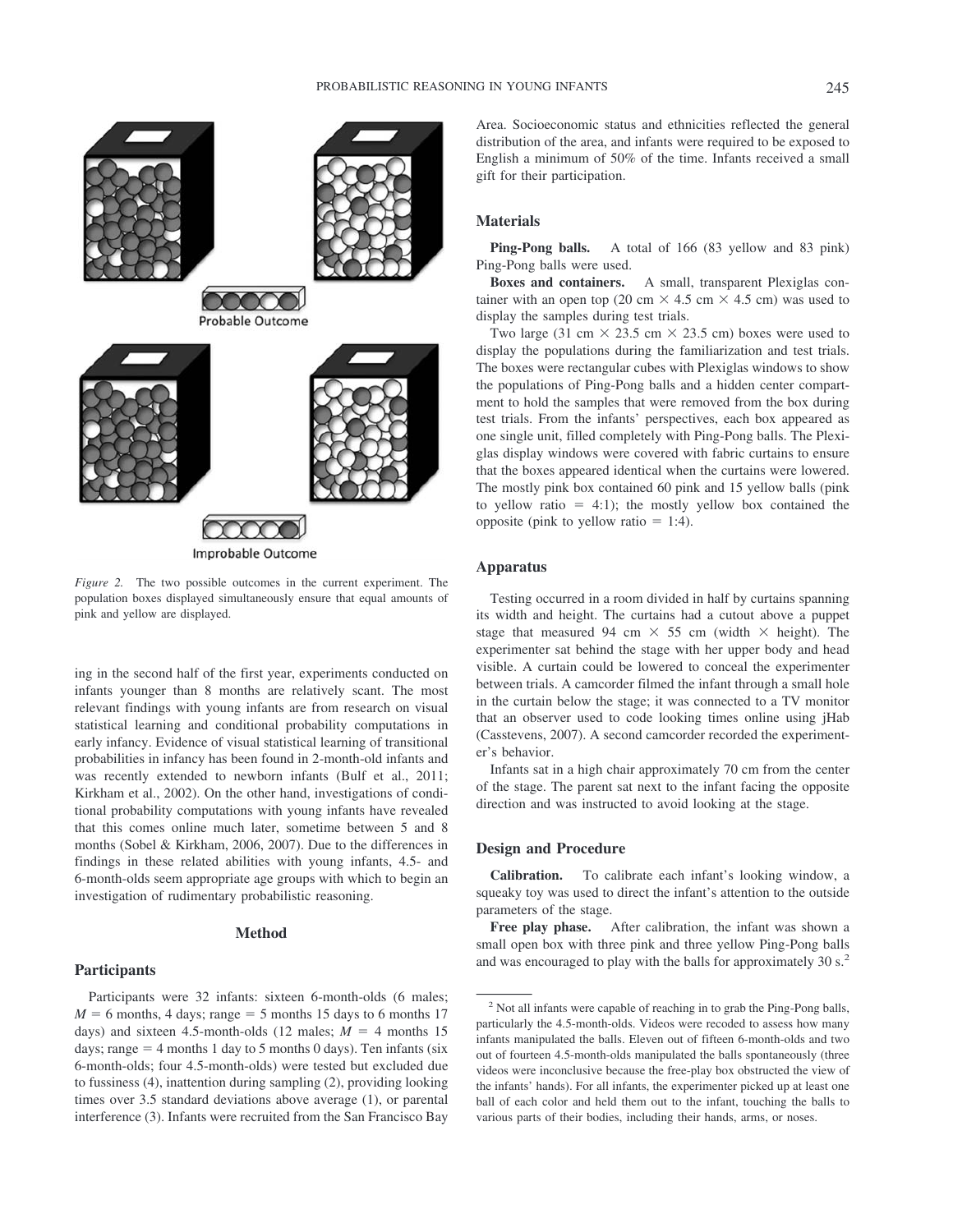This was done to demonstrate to infants that the balls were discrete objects.

**Familiarization trials (four trials).** The experimenter placed the two large boxes on the stage 30 cm apart with the front curtains down. She shook the box on the right side of the stage, saying, "What's in this box?" She then shook the box on the left saying, "What's in this box?" She lifted the front covers of both boxes simultaneously, revealing the separate populations of mostly pink and mostly yellow balls, and said, "Look, [baby's name], look!" She then put her head down and directed her gaze to the floor. The observer began timing upon hearing the second "look." Trials ended when the infant looked away for 2 consecutive seconds.

The boxes were presented in the same locations for all four familiarization trials within a single experimental session, and positioning was counterbalanced across infants. Between familiarizations, the boxes were removed from the stage and a back curtain was lowered. These trials were included to familiarize infants with the materials and with the general experimental procedure. Additionally, exposing infants to two contrasting populations might cue them to attend to ratios. The familiarizations lasted approximately 3 min.

**Test trials (six trials).** On each test trial, the experimenter placed the two large boxes on the stage (keeping them in the same locations on all six trials) with the front curtains lowered. The experimenter always sampled from the box on her right. She shook each box one at a time while saying, "What's in this box?" She then closed her eyes, turned her head away, and reached into the box on her right. She pulled out three Ping-Pong balls and placed them in the small Plexiglas container in the middle of the stage, one at a time. She then closed her eyes, turned her head away, and reached into the box on her left (not pulling out any Ping-Pong balls) and placed her hand on top of the small Plexiglas container in the middle of the stage to mimic the sampling motions made with the box on the right. She then repeated these actions, pulling out two more Ping-Pong balls from the right-hand box and mimicking this action with the left-hand box. On alternating trials the sample removed from the population box was either four pink and one yellow balls or four yellow and one pink balls. Then the experimenter lifted the front covers of both boxes on the stage simultaneously and said, "Look, [baby's name], look!" She put her head down and directed her gaze toward the floor. The observer began timing upon hearing the second "look" and ended the trial after the infant looked away for 2 consecutive seconds. Between trials, the stage was cleared. The test trials lasted approximately 6 min.

**Design.** The side that the population boxes (mostly pink or mostly yellow) were on and whether the infant saw the four pink and one yellow balls sample first were fully counterbalanced across infants.

#### **Predictions**

If infants are sensitive to the relationship between samples and populations (i.e., assuming random sampling, the composition of a sample is likely to reflect the overall composition of a population), they should look longer at test trials displaying outcomes that violate this expectation than at outcomes that are in line with this expectation. Therefore infants who saw the experimenter sampling from the mostly pink population should look longer at trials in

which four yellow and one pink balls were sampled than at trials in which four pink and one yellow balls were sampled. Conversely, infants who saw the experimenter sampling from the mostly yellow population should show the opposite looking pattern.

#### **Results**

A second observer, blind to trial order, coded 50% of the infants offline. Interscorer reliability averaged 92%. <sup>3</sup> Preliminary analyses found no effects of gender, test trial order (probable outcome vs. improbable outcome first), or the population box sampled from (mostly pink or mostly yellow) for both age groups. There was also no difference in duration of looking on familiarization trials between the two age groups. Subsequent analyses collapsed over these variables.

Looking times for test trial outcomes were analyzed using a  $2 \times$ 2 analysis of variance (ANOVA) with outcome (probable vs. improbable) as the within-subject factor and age (4.5-month-olds vs. 6-month-olds) as the between-subjects factor. A significant Outcome  $\times$  Age interaction was found,  $F(1, 30) = 7.03$ ,  $p = .013$ , effect size  $(\eta_{\rm p}^2) = .190$ . There were no other significant main effects or interactions.

To break down the interaction, we conducted follow-up *t* tests exploring the effect of test trial outcome (probable vs. improbable) for each age group separately (see Table 1 for mean looking times). Six-month-old infants looked reliably longer at the improbable outcome ( $M = 8.63$  s,  $SD = 5.05$ ) than at the probable outcome ( $M = 5.96$  s,  $SD = 2.81$ ),  $t(15) = 2.67$ ,  $p = .011$ , effect size  $(d) = 0.679$ . Twelve of 16 infants looked longer at the improbable outcome, more infants than would be expected by chance, binomial test ( $p = .038$ , one-tailed). In contrast, 4.5month-olds looked about equally at the improbable outcome  $(M =$ 6.05 s,  $SD = 3.14$ ) and the probable outcome ( $M = 7.45$  s,  $SD =$ 5.18),  $t(15) = 1.19$ ,  $p = .250$ ,  $d = 0.321$ . Seven of 16 infants looked longer at the improbable outcome, not different from chance, binomial test ( $p = .408$ , one-tailed).

We also coded infants' scanning behavior offline (eight 6-month-olds and fourteen 4.5-month-olds) to obtain more fine grained information about whether infants of each age group attended to both boxes during test trials. <sup>4</sup> We calculated the average duration of looking to the sampled versus the unsampled boxes during the sampling phase of the test trials, starting when the experimenter shook the first box at the beginning of the trial and ending when she finished sampling and revealed the populations for the online coder to begin timing. We performed this analysis to examine whether infants of each age group attended to the same parts of the stage during sampling. The 6-month-old infants looked

<sup>&</sup>lt;sup>3</sup> Reliability was calculated as the proportion of total time both observers agreed that infants were looking at the displays (see Kellman & Spelke, 1983). Thus, percentage agreement  $= 1 - [(absolute difference in time$ between original and second coder)/original coder]. We then obtained an average across all 160 trials.

<sup>&</sup>lt;sup>4</sup> We coded half of the sample of 6-month-olds (eight randomly chosen infants) because the scanning behavior of these randomly selected infants showed no signs of potential differences. We coded our full sample of 4.5-month-olds with the exception of two infants whose data were unavailable because their videos were damaged.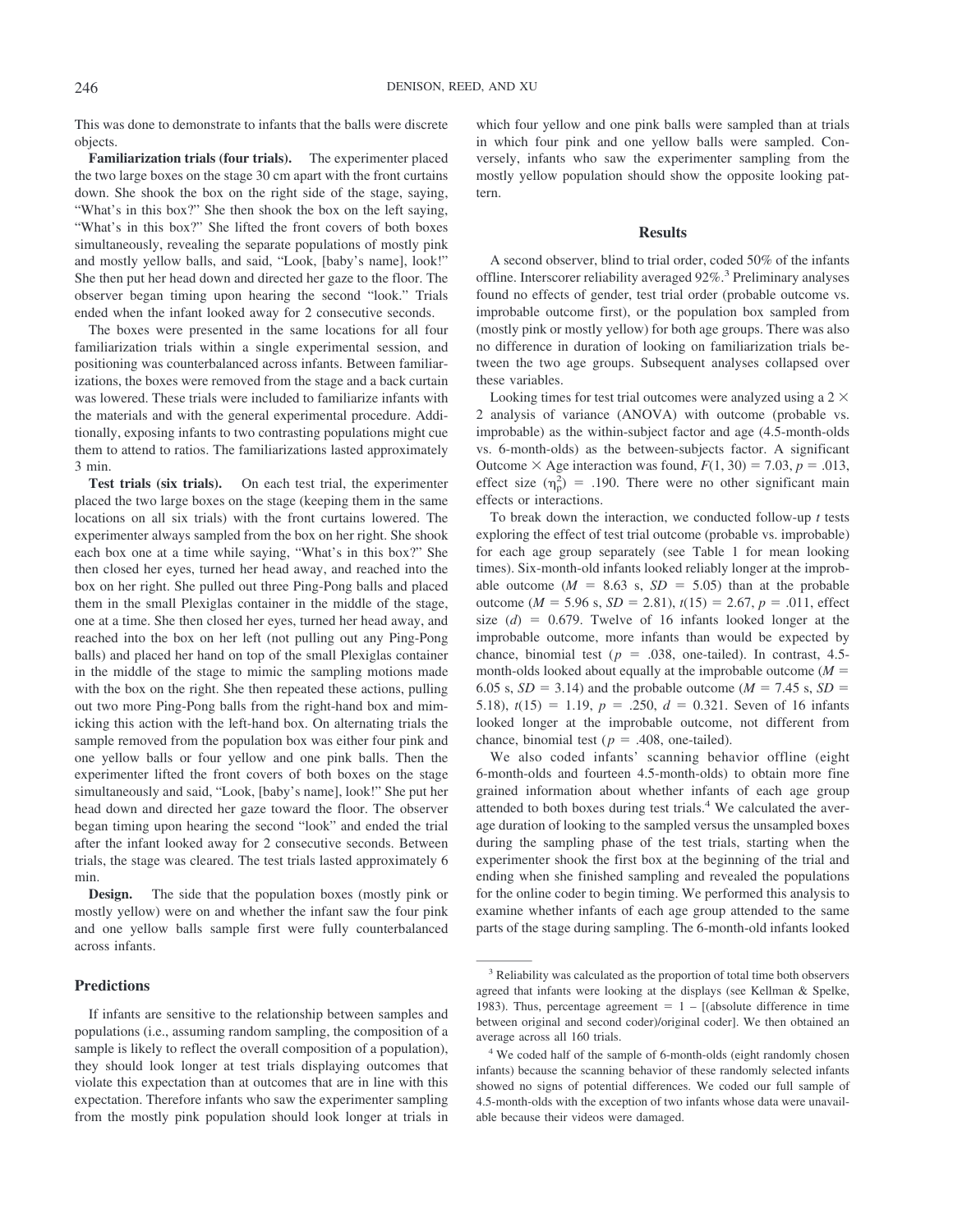Table 1 *Mean Looking Times (and Standard Errors) in Seconds to Each Box by Age Group*

| Phase and group         | Sampled box | Unsampled box |
|-------------------------|-------------|---------------|
| Display phase           |             |               |
| 4-month-olds $(N = 14)$ | 2.35(1.57)  | 2.02(1.65)    |
| 6-month-olds $(N = 8)$  | 4.92(2.08)  | 4.93(2.19)    |
| Sampling phase          |             |               |
| 4-month-olds $(N = 14)$ | 1.96(.50)   | 5.13 (0.88)   |
| 6-month-olds $(N = 8)$  | 3.41(0.66)  | 4.49(1.17)    |

approximately equally to both the sampled and unsampled boxes,  $F(1, 7) = 9.22, p = .306, \eta_p^2 = .148$ . The 4-month-olds did not show this pattern; they spent significantly more time attending to the unsampled box than the sampled box,  $F(1, 13) = 19.21$ ,  $p =$ .001,  $\eta_p^2$  = .596 (see Table 1 for means).

We also coded infants' average duration of looking to each box during the display phase of the test trials, commencing when the populations were revealed (i.e., when the experimenter said, "Look") and ending when the online coder stopped timing (when the infant looked away for 2 consecutive seconds). This analysis addresses the potential concern that infants may have looked significantly longer at the sampled box than at the unsampled box when the populations and samples were visible and thus were reacting to a perceptual mismatch between the sampled box and the sample, rather than estimating probability. We ran a repeatedmeasures ANOVA with duration of looking toward the sampled versus the unsampled box as a within-subject factor and age group as a between-subjects factor. There were no main effects or interactions (all  $ps > .5$ ). Thus, when all of the perceptual information was in sight (i.e., the populations and the sample were visible), infants of both age groups looked equally at both boxes (see Table 1 for means). 5

#### **Discussion**

Our results suggest that 6-month-old infants can make generalizations from samples to populations. When perceptual features are equated and infants cannot react to displays based solely on perceptual mismatches, 6-month-old infants look longer at a less probable sample of, for example, four yellow and one pink balls drawn from a mostly pink box than at a more probable sample of four pink and one yellow balls. The 4.5-month-olds did not show this pattern; they looked roughly equally at both samples. This suggests that the ability to make generalizations from samples to populations emerges at around 6 months of age.

In addition, further analyses were conducted to address the potential concern that, despite efforts to draw attention to both boxes on stage, infants only attended to the sampled box during the timed portion of the test trials and then simply reacted to the perceptual features between that box and the sample. This was not the case. These analyses argue against the interpretation that 6-month-olds were simply reacting to perceptual mismatches: When the displays were revealed, both age groups attended to each box equally. This weakens the perceptual mismatch account of the 6-month-olds' data, as infants of both ages attended to the same perceptual features during test trials, but only the 6-month-olds demonstrated increased looking on trials when improbable samples were drawn.

It is still possible that infants used a reasoning bias known as the representativeness heuristic (i.e., samples and populations should be similar in appearance; e.g., Tversky & Kahneman, 1974) to make judgments in our experiment. This concern is different from the methodological issue raised throughout regarding perceptual features in the displays, as this assumes that infants reasoned correctly about random sampling but questions whether they used a reasoning shortcut rather than probability computations. Some evidence from older infants suggests that this is an unlikely alternative interpretation. At 8 and 11 months, infants are able to make probabilistic inferences when samples and populations do not match in appearance (Denison & Xu, 2010a; Denison & Xu, 2011). In these experiments, populations with three sets of balls were used and infants were shown that all green balls—50% of the balls in the population—were stuck and unmovable, and they were required to compute on the remaining sets of red and yellow balls in the population. On the test trials, both the probable and improbable samples (which contained only red and yellow balls) looked quite different from the population, and infants were still able to make correct inferences. Furthermore, preliminary results in our lab suggest that even when representativeness and probability are put in direct conflict, 11-month-olds are able to reason correctly based on probabilities (Denison & Xu, 2011). Similar experiments with 6-month-olds will help to more directly rule out the interpretation that young infants simply use the representativeness heuristic.

Although we now have evidence of intuitive probabilistic reasoning in 6-month-olds, it appears that 4.5-month-olds may not share similar intuitions. Two explanations may account for the negative findings from the 4.5-month-olds. The first possibility is that these findings demonstrate a true developmental difference between 4.5- and 6-month-old infants in probabilistic reasoning. This developmental progression parallels the one found in earlier studies on using conditional probabilities in causal learning (Sobel & Kirkham, 2006, 2007). In order to make accurate probabilistic inferences, infants must track where samples are drawn from, and this may be an ability that 4.5-month-old infants lack. When we coded where infants looked during the sampling phase of our experiment, we found that, surprisingly, 4.5-month-olds spent about 70% of their time attending to the unsampled population box. Six-month-olds, on the other hand, spent time scanning the entire scene. Perhaps the 6-month-old infants were able to scan the scene and extract the relevant information for making generalizations, whereas the 4.5-month-olds were not yet able to hone in on the most pertinent components of a scene when making probabilistic inferences. Infants at this age may not realize that it is necessary to attend to the source from which a sample is drawn in

<sup>5</sup> We ran a number of additional analyses, none of which returned statistically significant results. We ran an ANOVA to determine if infants who were "correct" (i.e., looked longer overall at improbable samples) showed different scanning behavior than did infants who were "incorrect" (i.e., looked longer at probable samples). There were no interactions between age, whether infants' looking times were "correct," and their duration of looks to each box location ( $ps > .05$ ). In addition, there were no effects of whether infants' looking times were correct and the number of times they scanned between the two population boxes and the sample.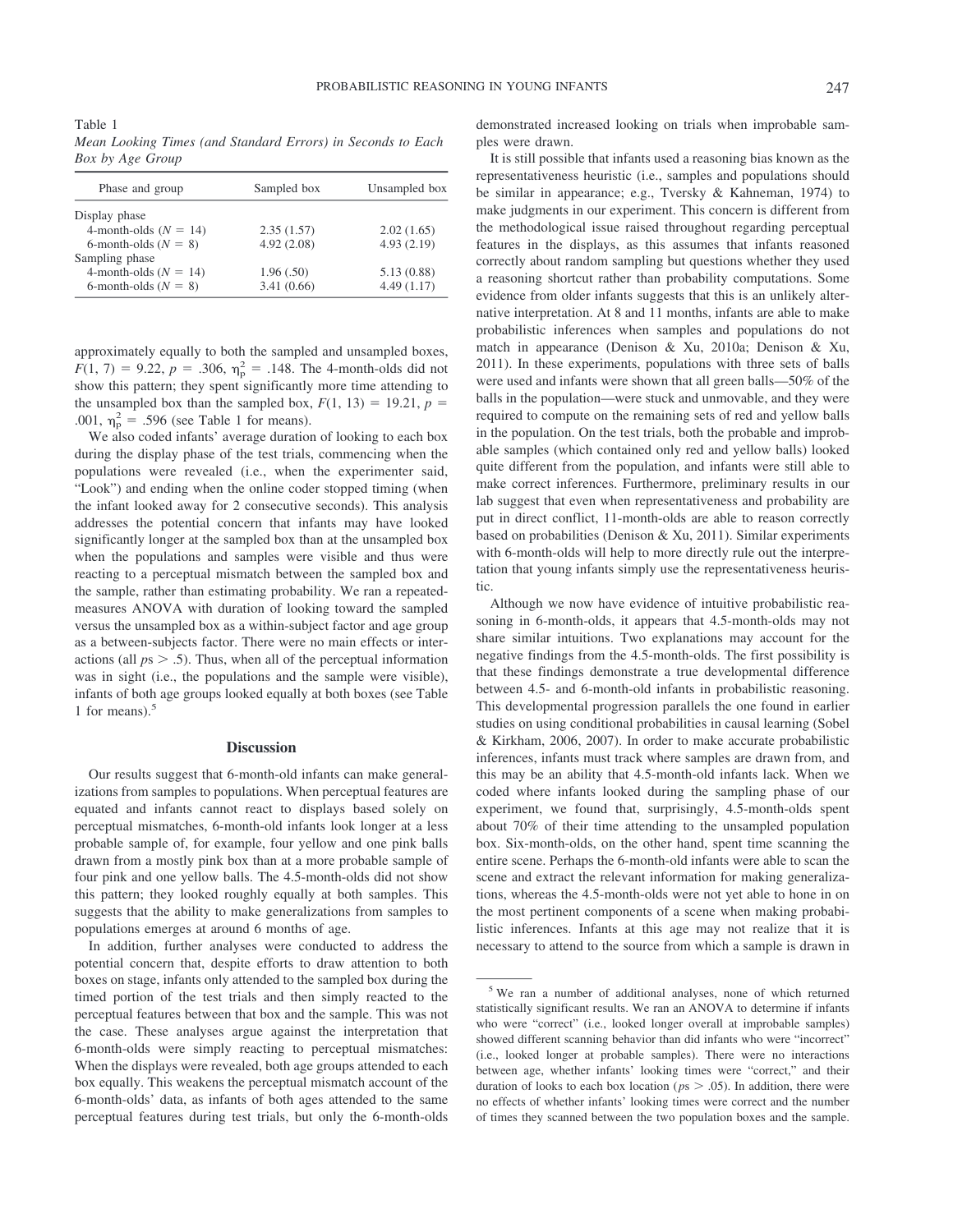order to make accurate generalizations. Future experiments are needed to explore this possibility more directly. The current experiment represents a much-needed attempt to fill the gap in the literature on visual statistical inference in infants below 8 months of age.

The second possible explanation of the 4.5-month-olds' null results is that the experimental procedures were not suitable for use with infants of this age. The younger infants may have looked longer to the unsampled box not because they lack a conceptual understanding relevant to sampling but because they were confused or distracted by the methodology. The mimicking action on the unsampled box could have disrupted infants' performance in a number of ways: They may have thought that balls had been drawn from both boxes, or they may have been distracted by the mimicking, causing them to focus on the mimicking rather than the true sampling. Future work may use a manipulation such as drawing out balls from the unsampled box and returning them each time without ever putting them in the small display container. This design would still allow for equating the actions made with both boxes, and the act of sampling and returning balls may be more familiar to infants than is pretend sampling. Another possibility is to consider measures other than looking time when testing this ability in very young infants. For example, experiments with event-related potentials have found evidence for statistical learning in newborns (Teinonen, Fellman, Näätänen, Alku, & Huotilainen, 2009).

Our findings here are consistent with recent research applying probabilistic models of human cognition to experimental findings in infancy and early childhood (Schulz, Bonawitz, & Griffiths, 2007; Téglás et al., 2011; Xu & Tenenbaum, 2007). One of the key goals of this enterprise is to identify the rational, inferential, and statistical learning mechanisms that exist early in life and have the power to support conceptual development (Xu & Griffiths, 2011). Indeed, if humans' beliefs are represented probabilistically, as this class of theories assume, then at minimum, infants should be able to represent and compute rudimentary probabilities. Most of the current Bayesian models focus on ideal-observer analyses of human behavior at a computational level, but recently, several models have attempted to capture data from infants and young children by using algorithms that approximate full Bayesian inference (e.g., Bonawitz, Denison, Chen, Gopnik, & Griffiths, 2011; Téglás et al., 2011). On the empirical side, there is also new evidence suggesting that one must take into account resource constraints such as working memory load when investigating young infants' learning algorithms (e.g., Bulf et al., 2011). For the current study, a task reducing the information-processing demand may reveal earlier competence for probabilistic reasoning in infants younger than 6 months.

We presented the first experiment exploring probabilistic inference in young infants. The findings suggest that 6-month-old but not 4.5-month-old infants can make generalizations from small samples to larger populations. Our results, in combination with recent evidence from similar experiments, provide convergent support for early competence in probabilistic reasoning in infancy (Denison & Xu, 2010a, 2010b, 2011; Téglás et al., 2007, 2011; Xu & Denison, 2009; Xu & Garcia, 2008a). These findings, both from looking-time and action-based measures, are particularly impressive given the extensive experimental results suggesting that adults often make faulty probabilistic inferences in a wide range of tasks.

For example, Tversky and Kahneman (1974, 1981) found that adult judgments were often hindered by the incorrect application of reasoning heuristics when making probabilistic inferences. The infant findings suggest that humans do have an intuitive, implicit probabilistic reasoning mechanism. Starting at around 6 months of age, infants appear to understand something about the predictive relationship between samples and populations; by the end of the first year, infants can compute probabilities in looking-time studies and the output of these computations can guide their action.

#### **References**

- Bonawitz, E. B., Denison, S., Chen, A., Gopnik, A., & Griffiths, T. L. (2011). A simple sequential algorithm for approximating Bayesian inference. *Proceedings of the 33rd Annual Conference of the Cognitive Science Society* (pp. 885–890). Austin, TX: Cognitive Science Society.
- Bulf, H., Johnson, S. P., & Valenza, E. (2011). Visual statistical learning in the newborn infant. *Cognition, 121,* 127–132. doi:10.1016/ j.cognition.2011.06.010
- Casstevens, R. M. (2007). jHab: Java Habituation Software (Version 1.0.0) [Computer software]. Chevy Chase, MD: Java.
- Denison, S., & Xu, F. (2010a). Integrating physical constraints in statistical inference by 11-month-old infants. *Cognitive Science, 34,* 885–908. doi:10.1111/j.1551-6709.2010.01111.x
- Denison, S., & Xu, F. (2010b). Twelve- to 14-month-old infants can predict single-event probability with large set sizes. *Developmental Science, 13,* 798–803. doi:10.1111/j.1467-7687.2009.00943.x
- Denison, S., & Xu, F. (2011, April). *Eight- and eleven-month-old infants integrate deterministic and probabilistic physical constraints in statistical inference.* Paper presented at the Biennial Meeting of the Society for Research in Child Development, Montreal, Quebec, Canada.
- Gweon, H., Tenenbaum, J. B., & Schulz, L. E. (2010). Infants consider both the sample and the sampling process in inductive generalization. *PNAS Proceedings of the National Academy of Sciences of the United States of America, 107,* 9066–9071. doi:10.1073/pnas.1003095107
- Kellman, P. J., & Spelke, E. S. (1983). Perception of partly occluded objects in infancy. *Cognitive Psychology, 15,* 483–524. doi:10.1016/ 0010-0285(83)90017-8
- Kirkham, N. Z., Slemmer, J. A., & Johnson, S. P. (2002). Visual statistical learning in infancy: Evidence of a domain general learning mechanism. *Cognition, 83,* B35–B42. doi:10.1016/S0010-0277(02)00004-5
- Maye, J., Werker, J., & Gerken, L. (2002). Infant sensitivity to distributional information can affect phonetic discrimination. *Cognition, 82,* B101–B111. doi:10.1016/S0010-0277(01)00157-3
- Schulz, L. E., Bonawitz, E. B., & Griffiths, T. L. (2007). Can being scared give you a tummyache? Naive theories, ambiguous evidence, and preschoolers' causal inferences. *Developmental Psychology, 43,* 1124– 1139. doi:10.1037/0012-1649.43.5.1124
- Sobel, D. M., & Kirkham, N. Z. (2006). Blickets and babies: The development of causal reasoning in toddlers and infants. *Developmental Psychology, 42,* 1103–1115. doi:10.1037/0012-1649.42.6.1103
- Sobel, D. M., & Kirkham, N. Z. (2007). Bayes nets and babies: Infants' developing representations of causal knowledge. *Developmental Science, 10,* 298–306. doi:10.1111/j.1467-7687.2007.00589.x
- Téglás, E., Girotto, V., Gonzalez, M., & Bonatti, L. (2007). Intuitions of probabilities shape expectations about the future at 12 months and beyond. *PNAS Proceedings of the National Academy of Sciences of the United States of America, 104,* 19156 –19159. doi:10.1073/ pnas.0700271104
- Téglás, E., Vul, E., Girotto, V., Gonzalez, M., Tenenbaum, J. B., & Bonatti, L. L. (2011, May 27). Pure reasoning in 12-month-old infants as probabilistic inference. *Science, 332,* 1054 –1059. doi:10.1126/ science.1196404
- Teinonen, T., Fellman, V., Näätänen, R., Alku, P., & Huotilainen, M.